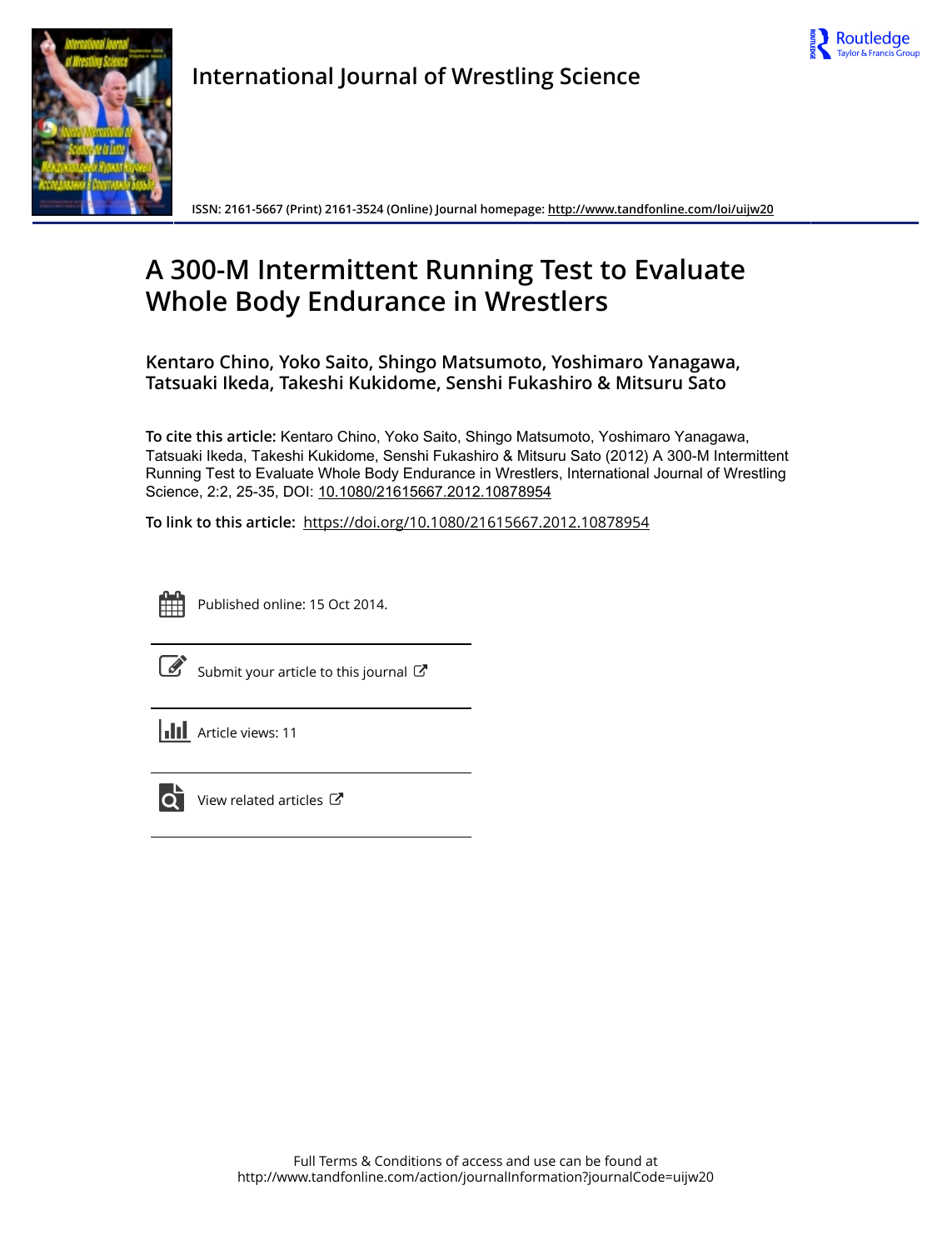# **A 300-M INTERMITTENT RUNNING TEST TO EVALUATE WHOLE BODY ENDURANCE IN WRESTLERS**

Kentaro Chino<sup>1</sup>, Yoko Saito<sup>2</sup>, Shingo Matsumoto<sup>3</sup>, Yoshimaro Yanagawa<sup>4</sup>, Tatsuaki Ikeda<sup>2</sup>, Takeshi Kukidome $^5$ , Senshi Fukashiro $^1$ , Mitsuru Sato $^5$ 

<sup>1</sup>Department of Life Sciences (Sports Sciences), Graduate School of Arts and Sciences, The University of Tokyo, <sup>2</sup>Department of Sports Sciences, Japan Institute of Sports Sciences, <sup>3</sup>Nippon Sport Science University, <sup>4</sup>IKUEI Junior College, <sup>5</sup>Senshu University Health and Sports Sciences Institute

chinokentaro@idaten.c.u-tokyo.ac.jp

# **ABSTRACT**

The Japan Wrestling Federation devised a 300-m intermittent running test (300-m IRT), a control test based on wrestling match duration, to evaluate whole body endurance in wrestlers. We compared exercise intensity of the 300-m IRT with that of a wrestling match. Twelve elite collegiate wrestlers participated in the 300-m IRT and a wrestling match. Heart rate (HR) and blood lactate concentration (BLa) were measured during and after these trials, while rating of perceived exertion (RPE) was measured only during the trials. HR and BLa during the trials were not significantly different; however, significantly lower HR and higher BLa were observed after the 300-m IRT. RPE was significantly higher during the 300-m IRT compared to that during the wrestling match.

Higher HR and BLa relative to RPE during the wrestling match were overestimated by psychological factors derived from the opponent, whereas those during the 300-m IRT were not affected by psychological factors, but by physiological factors. It was concluded that exercise intensity was higher during the 300-m IRT than that during the wrestling match.

# **INTRODUCTION**

The Japan Wrestling Federation (2008) (5) devised a 300-m intermittent running test (300-m IRT), which simulates the duration of a wrestling match (Fig. 1), to evaluate whole body endurance in wrestlers. The 300-m IRT consists of six maximal voluntary 300-m runs. Breaks after first, third, and fifth runs are set to 10 s, and that after second and fourth runs are set to 30 s.

Because the duration of a 300-m run was approximately 60 s (Table 1), the first and second runs correspond to the first period of a wrestling match (120 s with 30 s break), the third and fourth runs correspond to the second, and the fifth and sixth runs correspond to the third. Thus, the 300-m IRT was devised based on the duration of a wrestling match, but exercise intensity relative to a wrestling match had not been determined. The purpose of this study was to reveal exercise intensity of the 300-m IRT compared with that of a wrestling match. Heart rate (HR), blood lactate concentration (BLa), and rating of perceived exertion (RPE) were measured to investigate exercise intensities of the 300-m IRT and a wrestling match.

### **METHODS**

Twelve elite collegiate male wrestlers in the 55, 60, and 66 kg weight categories (age,  $20.6 \pm 2.0$  years; wrestling history, 7.8  $\pm$  3.3 years; height, 166.1  $\pm$  4.8 cm; weight, 65.8  $\pm$  4.9 kg; mean  $\pm$  SD) participated in this study and provided informed consent. The Ethics Committee of the Japan Institute of Sports Sciences approved this study.

The 300-m IRT was simultaneously performed on a 400-m track (Fig. 1) by two subjects who were in the same weight category and competition level. Two stopwatches were used to measure the durations of the runs and breaks, respectively. HR was measured with a heart rate monitor (RS800, Polar Electro, Kempele, Finland) at rest, immediately after the second, fourth, and sixth runs, and 3, 6, 9, 12, and 15 minutes after the sixth run. It was recorded every 5 s and averaged for 30 s. BLa was measured with two blood lactate test meters (Lactate Pro LT-1710, Arkray, Kyoto, Japan) using the same sampling schedule as for HR. BLa samples were collected from the finger tips in duplicate and immediately analyzed using the test meters. The average value of the two test meters was considered as BLa. RPE was measured by the 6–20 point Borg Perceived Exertion Scale (2) immediately after the second, fourth, and sixth runs.

A wrestling match was held according to the official rules specified by International Federation of Associated Wrestling Styles. The match was freestyle wrestling consisting of three 120-s periods with 30-s breaks (Fig. 1). The match took place using the same pairs of wrestlers as for the 300-m IRT. Three full periods (360 s) were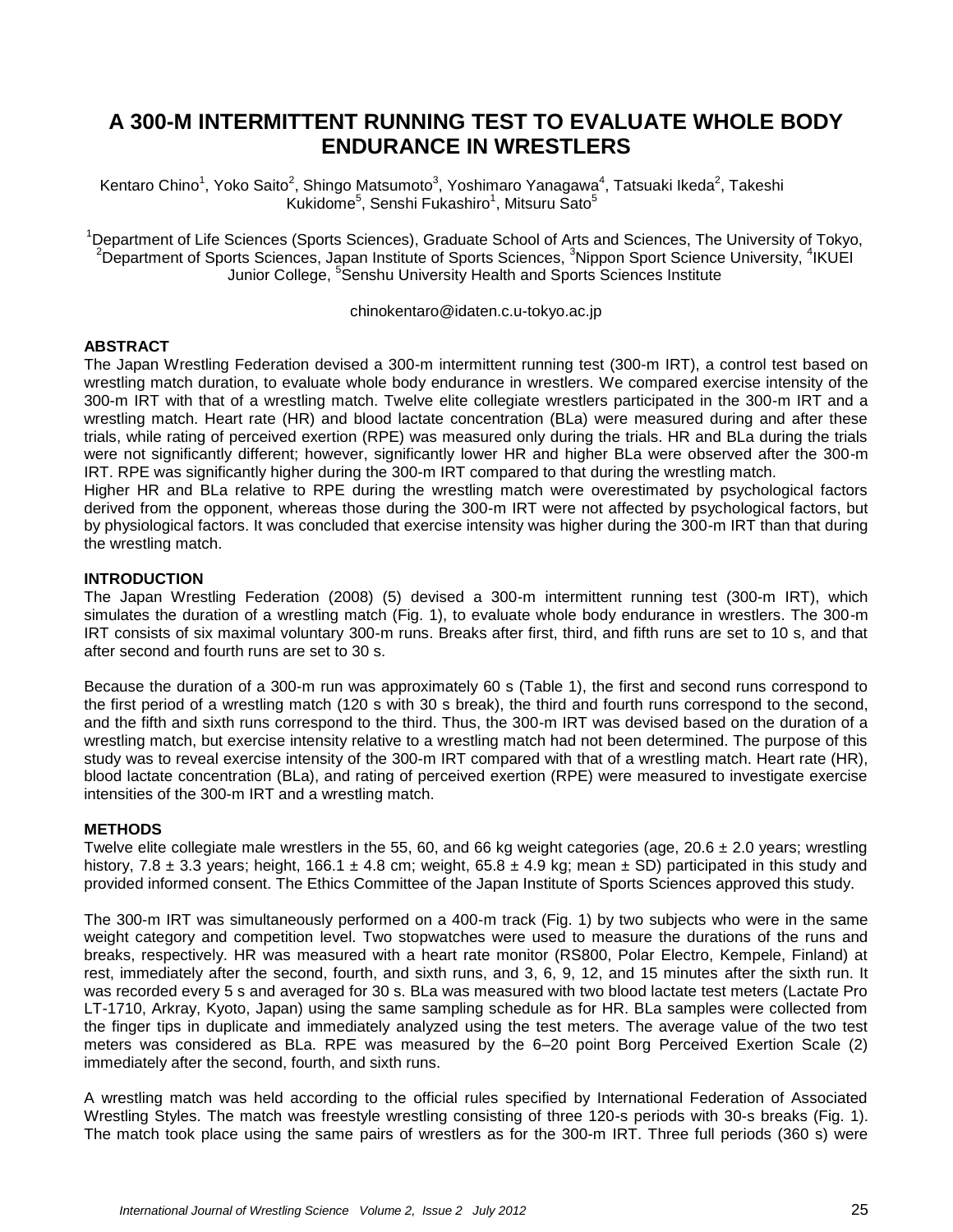performed for all matches, even if a subject won two periods or won by fall or technical superiority. The monitor was attached at the ankle joint of the leg to minimize the influence of the HR monitor on the match. HR and BLa were measured at rest, immediately after each period, and 3, 6, 9, 12, and 15 minutes after the third period. RPE was measured immediately after each period. Descriptive data are presented as means  $\pm$  standard deviation. Post hoc multiple comparisons were made using Tukey's test. A  $P < 0.05$  was considered statistically significant.



Figure 1. Schematic diagram of the 300-m intermittent running test (300-m IRT) and wrestling match HR, heart rate; BLa, blood lactate concentration; RPE, rating of perceived exertion. The result of the 300-m IRT was evaluated by the best time in the six 300-m runs, the total time of the six runs, and increased rate of time.

# **RESULTS**

The total duration of the first and second runs was significantly shorter (*P* < 0.001), and that of the fifth and sixth runs was significantly longer (*P* < 0.05) than the duration of one period of the wrestling match (120 s) (Table 1). The durations of the third and fourth runs were not significantly different from that of one match period. Thus, the total duration of the six runs was not significantly different from that of three full periods of the wrestling match (360 s).

|  |  | Table 1. The 300-m intermittent running test durations |  |  |  |
|--|--|--------------------------------------------------------|--|--|--|
|--|--|--------------------------------------------------------|--|--|--|

|       | Time [s]                                                                                                                                                         |               |  |
|-------|------------------------------------------------------------------------------------------------------------------------------------------------------------------|---------------|--|
|       | Elite collegiate wrestlers                                                                                                                                       | National team |  |
| 1st   | $\left\{\n \begin{array}{c}\n 48.4 \pm 2.4 \\ 60.1 \pm 3.8\n \end{array}\n \right\}\n \left\{\n \begin{array}{c}\n 108.5 \pm 5.3\n \end{array}\n \right.\n \ast$ | 50.4          |  |
| 2nd   |                                                                                                                                                                  | 63.0          |  |
| 3rd   | $60.4 \pm 4.8$<br>65.7 ± 4.6 $\Big\}$ 126.2 ± 9.3                                                                                                                | 61.8          |  |
| 4th   |                                                                                                                                                                  | 64.2          |  |
| 5th   | $64.0 \pm 5.2$<br>65.0 ± 4.2<br>129.0 ± 9.1 *                                                                                                                    | 62.4          |  |
| 6th   |                                                                                                                                                                  | 64.9          |  |
| Total | $363.7 \pm 21.7$                                                                                                                                                 | 366.7         |  |

Elite collegiate wrestlers, subjects of the present study; National team, Japanese national team cited from the Japan Wrestling Federation (2008) (8).

\*Significantly different compared to 120 s, which is the duration of a wrestling match period (*P* < 0.05). No significant differences in HR were observed between the trials, except for the 3 minutes after exercise (*P* < 0.001, Fig. 2). Maximum HR was not significantly different between the 300-m IRT (178  $\pm$  6 bpm) and the wrestling match (177  $\pm$  9 bpm).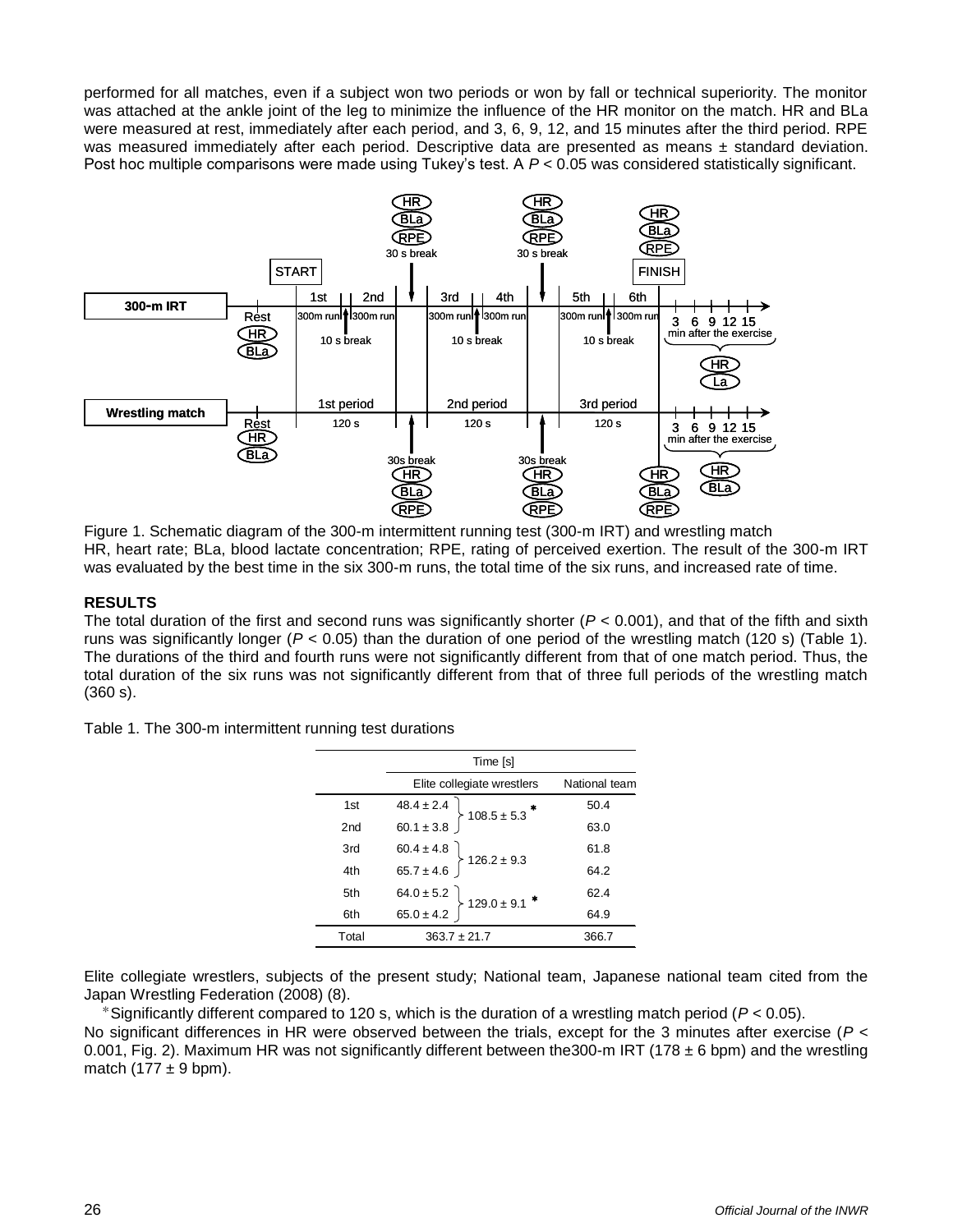BLa after the 300-m IRT was significantly higher than that after the wrestling match at 6, 9, 12, and 15 minutes after exercise ( $P < 0.01$ , Fig. 3). Maximum BLa was not significantly different between the 300-m IRT (13.9  $\pm$  2.1 mM) and the wrestling match (12.7  $\pm$  3.5 mM).

RPE during the 300-m IRT was significantly higher than that during the wrestling match (*P* < 0.001, Table 2). Maximum RPE of the 300-m IRT was significantly higher than that of the wrestling match (*P* < 0.01).

#### **DISCUSSION**

The duration of the 300-m IRT by elite collegiate wrestlers was not remarkably different from that by Japanese national team wrestlers reported by the Japan Wrestling Federation (2008) (5) (Table 1), suggesting that whole body endurance of the present study subjects was equal to that of Japanese national team wrestlers. No significant difference in the total exercise time was observed between the trials. This result indicated that the 300 m IRT could simulate a wrestling match in terms of exercise time. However, it is necessary to change the running distance according to the running ability of the subjects to correspond to the duration of a wrestling match.

HR during exercise was not significantly different between the trials (Fig. 2), but RPE was significantly higher during the 300-m IRT than that during wrestling match (Table 2). The 300-m IRT and wrestling match were simultaneously performed by two subjects.



Figure 2. Heart rate (HR) during the 300-m IRT and wrestling match Numbers indicated in the upper and lower sides of the plots are mean (SD) values. \*Significantly different between the 300-m IRT and wrestling match (*P* < 0.05).

It was speculated that tension and excitability were higher during grappling with an opponent in the wrestling match compared to running along with the opponent in the 300-m IRT. HR can increase by increasing tension and excitability; that is, HR increased not only by physiological factors but also by psychological factors. Therefore, HR during the wrestling match was affected by psychological factors more than that during the 300-m IRT. As a result, despite lower RPE during the wrestling match compared to the 300-m IRT, HR was equivalent between the trials.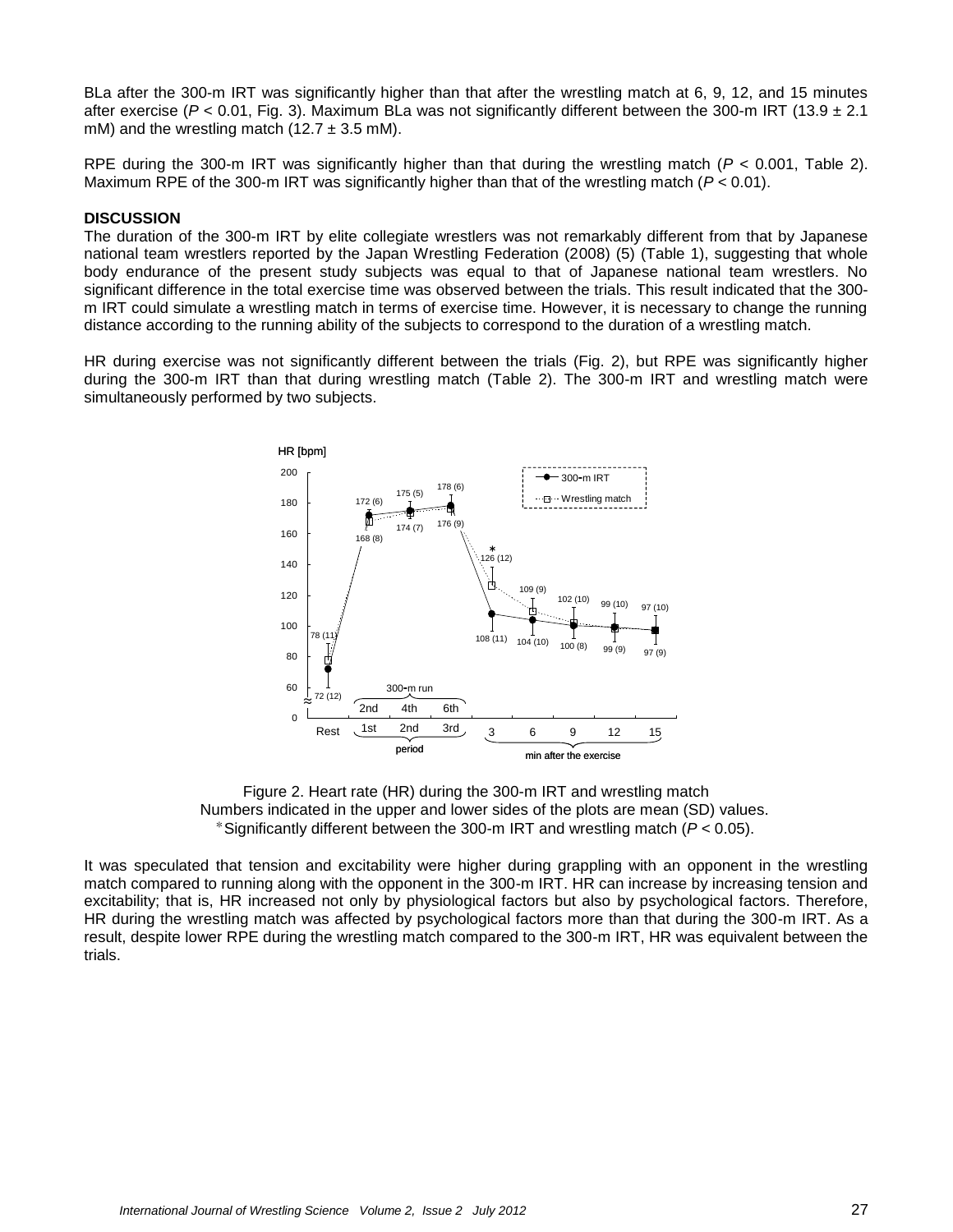

Figure 3. Blood lactate concentration (BLa) during the 300-m IRT and wrestling match Numbers indicated in the upper and lower sides of the plots are mean (SD) values. \*Significantly different between the 300-m IRT and wrestling match (*P* < 0.05).

Table 2. Rating of perceived exertion (RPE) during the 300-m intermittent running test (300-m IRT) and the wrestling match. RPE was evaluated by the Borg Perceived Exertion Scale (13, fairly hard; 15, hard; 17, very hard; 19, very, very hard) (2).

|                            | 300-m IRT  | Wrestling match         |
|----------------------------|------------|-------------------------|
| 2nd 300-m run / 1st period | $15 \pm 2$ | $13 \pm 1$ *            |
| 4th 300-m run / 2nd period | $18 + 1$   | $15 \pm 2$ *            |
| 6th 300-m run / 3rd period | $19 \pm 1$ | $16 \pm 2$ <sup>*</sup> |
| Maximum RPE                | $19 \pm 1$ | $16 \pm 2$ *            |

\*Significantly different between the 300-m IRT and wrestling match (*P* < 0.05).

No significant difference in BLa was observed between the trials during exercise; however, 6 minutes after exercise, it was significantly higher in the 300-m IRT (Fig. 3).

Arm muscles are agonist muscles during a wrestling match, because wrestlers feel that fatigue during a wrestling match is similar to that during arm cranking rather than during treadmill running (3). Arm-trained subjects (kayakers and oarsmen) showed 7–37% lower BLa compared to arm-untrained subjects during arm exercise, but the difference between them during leg exercise was not remarkable (7). In contrast, BLa during arm exercise was significantly higher than that during leg exercise at corresponding exercise intensities (1, 4, 6). Additionally, BLa increases by perfusion of an adrenergic agonist (8, 9), suggesting an increase by psychological factors. Therefore, BLa production during a wrestling match would be more than that during the 300-m IRT because of the influence of agonist muscles and psychological factors, but lactate utilization during a wrestling match would be greater than that during the 300-m IRT by the influence of daily training. As a result, BLa during the wrestling match was not significantly higher than that during the 300-m IRT, and the recovery of BLa was rapid after the wrestling match compared to that after the 300-m IRT.

### **PRACTICAL IMPLICATIONS/ADVICE FOR ATHLETES AND COACHES**

The 300-m IRT can evaluate whole body endurance of wrestlers without expensive instruments such as an arm ergometer and treadmill. Furthermore, HR can be easily measured by palpation of an artery, whereas BLa measurements require exclusive measuring instruments and a medical qualification for collecting blood or instructions from a doctor. Therefore, when performing the 300-m IRT, it is necessary to consider whether BLa measurements should be performed.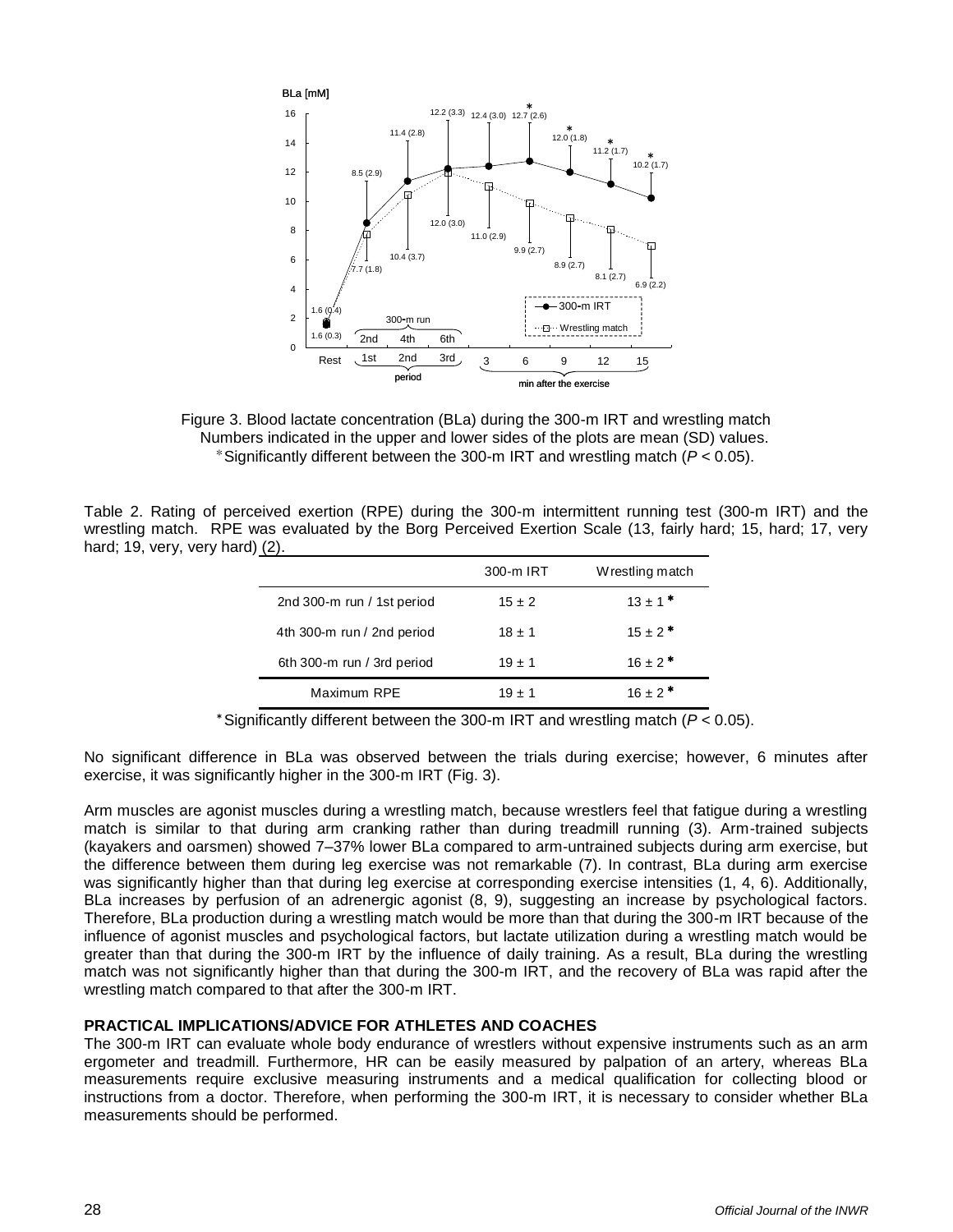Our results indicated that the total duration of the 300-m IRT was equivalent to that of a wrestling match, and exercise intensity of the 300-m IRT was higher than that of the wrestling match. Because of its higher exercise intensity, the result of the 300-m IRT varied according to whole body endurance of each wrestler. As a result, the difference in whole body endurance between wrestlers and the change in endurance within each wrestler became clear. Additionally, because the 300-m IRT is not easily influenced by psychological factors compared to a wrestling match, its results reflect physiological factors.

## **Acknowledgment**

This study was supported by the Support Program for Sports Medicine/Science at Japan Institute of Sports Sciences. The authors thank Dr. Daisuke Hoshino for his advice on heart rate and blood lactate concentration.

## **REFERENCES**

- 1. AHLBORG, G., JENSEN-URSTAD, M. Metabolism in exercising arm vs. leg muscle. *Clin Physiol*, 11, 459- 468, 1991.
- 2. BORG, G., HASSMEN, P., LAGERSTRöM, M. Perceived exertion related to heart rate and blood lactate during arm and leg exercise. *Eur J Appl Physiol Occup Physiol*, 56, 679-685, 1987.
- 3. HICKNER, R.C., HORSWILL, C.A., WELKER, J.M., SCOTT, J., ROEMMICH, J.N., COSTILL, D.L. Test development for the study of physical performance in wrestlers following weight loss. *Int J Sports Med*, 12, 557-562, 1991.
- 4. HUBNER-WOZNIAK, E., KOSMOL, A., LUTOSLAWSKA, G., BEM, E.Z. Anaerobic performance of arms and legs in male and female free style wrestlers. *J Sci Med Sport*, 7, 473-480, 2004.
- 5. JAPAN WRESTLING FEDERATION. Training guidebook for junior wrestlers 2008. in Japanese without English abstract, 2008.
- 6. JEMNI, M., SANDS, W.A., FRIEMEL, F., STONE, M.H., COOKE, C.B. Any effect of gymnastics training on upper-body and lower-body aerobic and power components in national and international male gymnasts? *J Strength Cond Res*, 20, 899-907, 2006.
- 7. JENSEN-URSTAD, M., AHLBORG, G. Is the high lactate release during arm exercise due to a low training status? *Clin Physiol*, 12, 487-496, 1992.
- 8. MASSARA, F., FASSIO, V., CAMANNI, F., MARTINA, V., MOLINATTI, G. Some metabolic and hormonal effects of salbutamol in man. *Acta Diabetol Lat*, 13, 146-153, 1976.
- 9. STAINSBY, W.N., SUMNERS, C., EITZMAN, P.D. Effects of adrenergic agonists and antagonists on muscle O2 uptake and lactate metabolism. *J Appl Physiol*, 62, 1845-1851, 1987.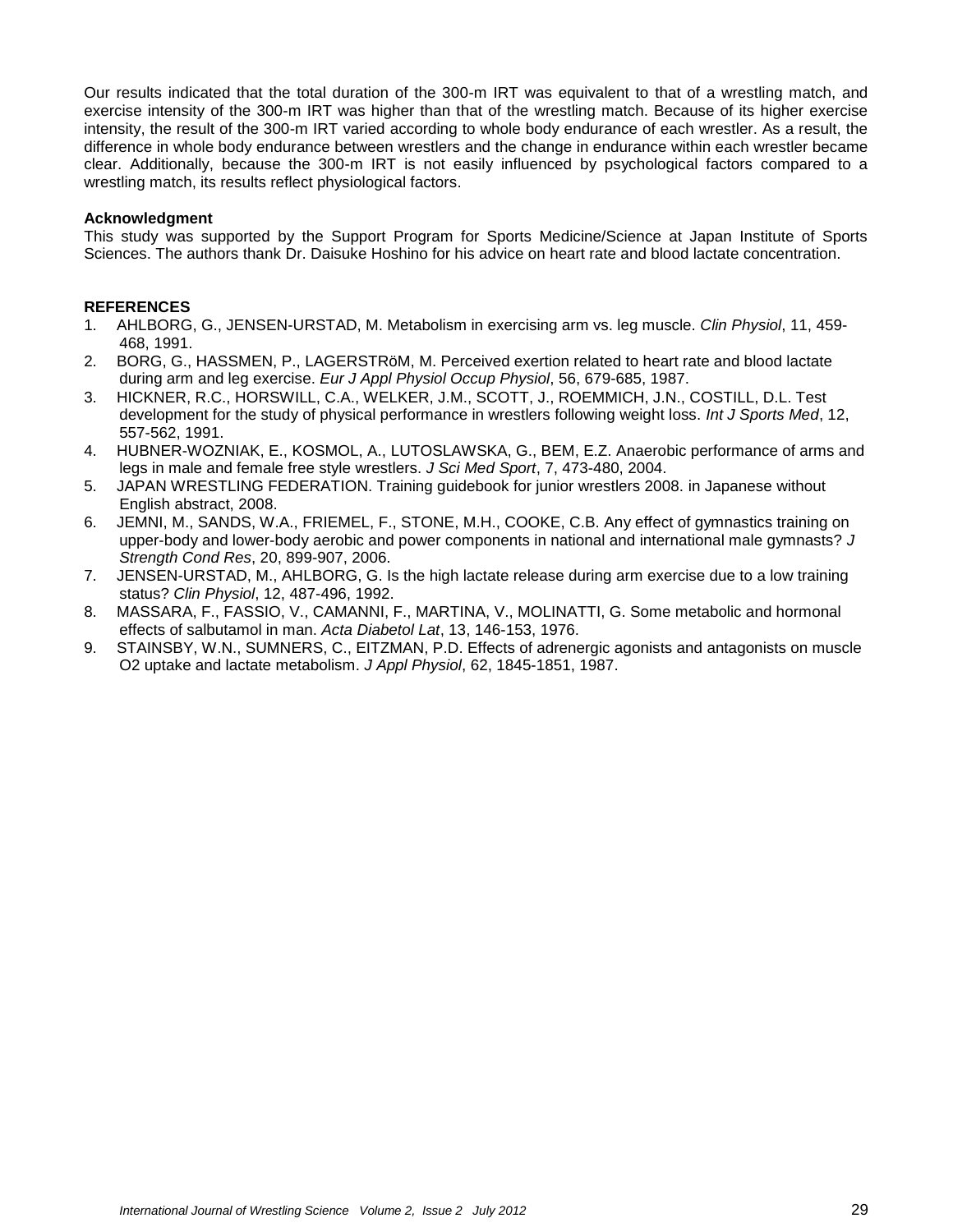# **СТУПЕНЧАТЫЙ БЕГОВОЙ ТЕСТ НА ДИСТАНЦИЮ 300М ДЛЯ ОЦЕНКИ ОБЩЕЙ ВЫНОСЛИВОСТИ РЕСТЛЕРОВ**

Кентаро Чино (Kentaro Chino)<sup>1</sup>, Йоко Сайто (Yoko Saito)<sup>2</sup>, Шинго Мацумото (Shingo Matsumoto)<sup>3</sup>, Йошимаро Янагава (Yoshimaro Yanagawa)<sup>4</sup>, Татсуаки Ѝкеда (Tatsuaki Ikeda)<sup>2</sup>, Такеши Кукидоме (Takeshi Kukidome)<sup>5</sup>, Сенши Фукаширо (Senshi Fukashiro)<sup>1</sup>, Мицуру Сато (Mitsuru Sato)<sup>5</sup>.

<sup>1</sup> Кафедра биологических наук (спортивных наук) Высшей школы искусств и наук, Токийский университет,  $^2$  Кафедра спортивных наук Японского института спорта, <sup>3</sup> Японский университет спорта Nippon, <sup>4</sup> Колледж IKUEI, 5 Университет здравоохранения Senshu и Институт спорта

Электронная почта: chinokentaro@idaten.c.u-tokyo.ac.jp

# **КРАТКИЙ ОБЗОР**

Японская федерация борьбы разработала ступенчатый беговой тест на дистанцию 300м (СБТ 300м). При проведении этого теста сопоставляют длительность бега и продолжительность борцовского поединка с тем, чтобы оценить общую выносливость рестлеров. Мы сравнили интенсивность нагрузки при СБТ 300м с интенсивностью нагрузки на организм в поединке. Участие в СБТ 300м и поединках приняли двенадцать самых успешных рестлеров из ВУЗов. Во время и после этих испытаний были измерены частота сердечных сокращений (ЧСС) и концентрация лактата крови (КЛК), тогда как оценка воспринимаемого напряжения (ОВН) была измерена только во время испытаний. ЧСС и КЛК во время испытаний существенно не различались, однако после СБТ 300м наблюдались значительно более низкая ЧСС и высокая КЛК. Во время СБТ 300м ОВН была значительно выше по сравнению с ОВН в ходе борцовского поединка. Более высокие ЧСС и КЛК относительно ОВН во время борцовского поединка могли быть переоценены из-за психологических факторов, то есть, влияния противника, тогда как в СБТ 300м на результат влияли не психологические факторы, а физиологические. В связи с этим удалось сделать вывод, что интенсивность упражнений была выше в СБТ 300м, чем во время борцовского поединка.

## **ВВЕДЕНИЕ**

Японская федерации борьбы (2008) (5) разработала 300-метровый ступенчатый беговой тест (СБТ 300м), который имитирует продолжительность поединка (рис. 1), с тем, чтобы оценить общую выносливость борцов. СБТ 300м состоит из шести добровольных забегов на дистанцию 300м. Перерывы после первого, третьего и пятого забегов составляли по 10 с, а после второго и четвертого – по 30 с.

Поскольку продолжительность забега на 300м составила приблизительно 60 с (табл. 1), первый и второй забеги соответствуют первому периоду поединка (120 с, с перерывом 30 с), третий и четвертый забеги – второму периоду, а пятый и шестой забеги – третьему периоду. Таким образом, СБТ 300м был разработан на основе продолжительности поединка, а сравнение интенсивности нагрузки планировалось провести в процессе самого теста. Цель данного исследования заключалась в сравнении интенсивности нагрузки в СБТ 300м по сравнению с борцовским поединком. Для сравнительного исследования интенсивности упражнений СБТ 300м и борьбы были измерены частота сердечных сокращений (ЧСС), концентрация лактата крови (КЛК), а также оценка воспринимаемого напряжения (ОВН).

### **МЕТОДЫ**

В этом исследовании на добровольной основе участвовали двенадцать самых успешных борцов мужского пола из ВУЗов в весовых категориях 55, 60 и 66 кг (возраст 20,6 ± 2,0 лет; опыт борьбы 7,8 ± 3,3 лет, рост 166,1 ± 4,8 см, вес, 65,8 ± 4,9 кг, средние значения ± стандартные отклонения). Данное исследование было одобрено Комитетом по этике Японского института спорта.

СБТ 300м одновременно выполнялся на 400-метровом треке (рис. 1) двумя спортсменами одной весовой категории и одного уровня навыков борьбы. Для измерения длительности забегов и перерывов использовали два секундомера. ЧСС измеряли с помощью монитора сердечного ритма (RS800, Polar Electro, Kempele, Финляндия) в состоянии покоя, сразу после второго, четвертого и шестого забегов, а также через 3, 6, 9, 12 и 15 минут после шестого забега. ЧСС измеряли каждые 5 с и вычисляли средние значения за 30 с. КЛК измеряли с помощью двух тестов-измерителей лактата в крови (Lactate Pro LT-1710, Arkray, Киото, Япония) с использованием той же схемы выборки, что и для ЧСС. Образцы КЛК брали из кончиков пальцев в двух экземплярах и сразу анализировали с помощью теста, а затем вычисляли средний показатель. ОВН измеряли по шкале воспринимаемого напряжения Борга (2) – от 6 до 20 баллов – сразу после второго, четвертого и шестого забегов.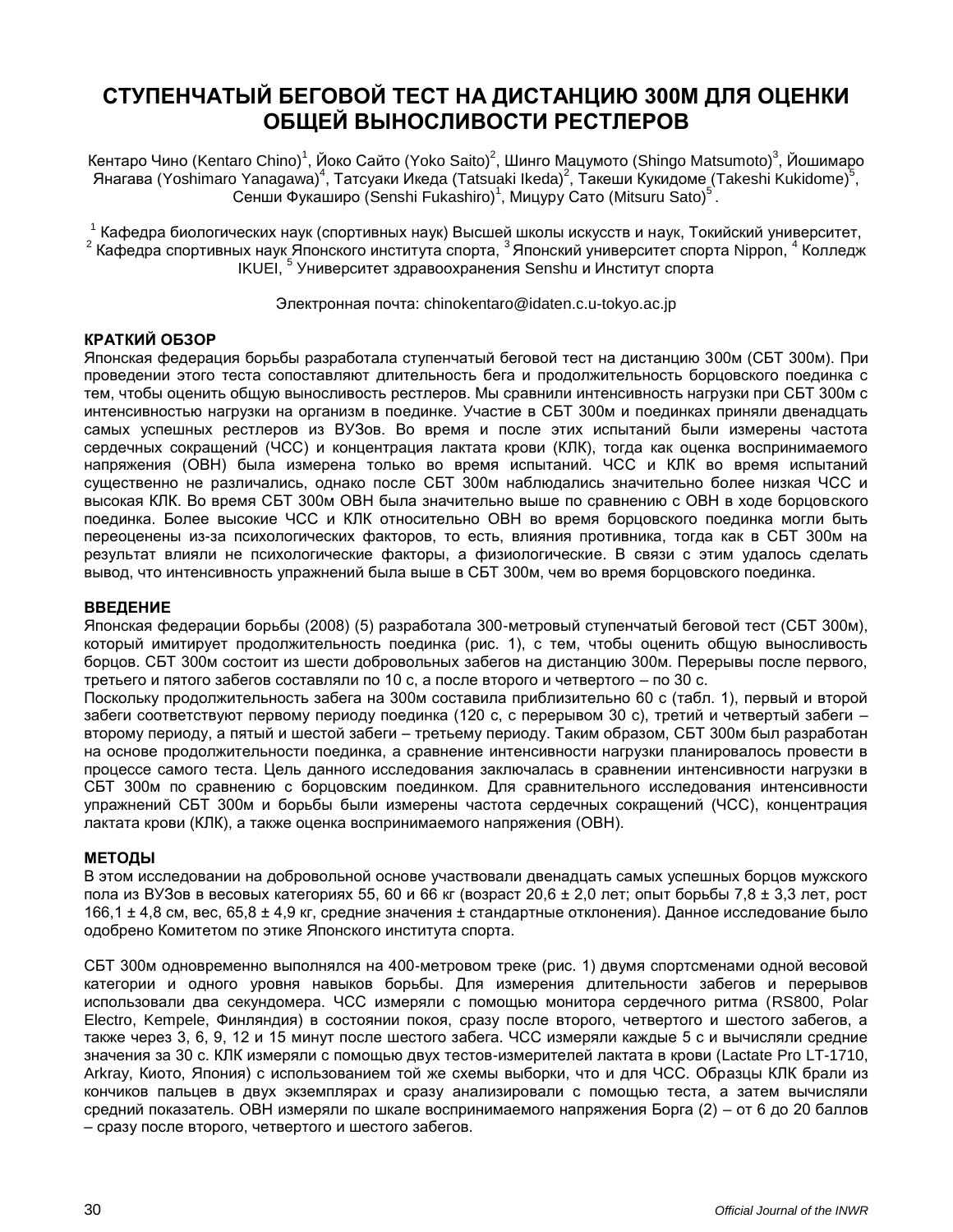Поединок был проведен в соответствии с официальными правилами, установленными Международной федерацией Ассоциации по вольной борьбе. Поединок по вольной борьбе состоял из трех 120-секундных периодов с 30-секундными перерывами (рис. 1). В поединке участвовали те же спортсмены, что и в СБТ 300м. Во всех поединках проводились три полных периода (360с), даже если участник выиграл два предыдущих периода, отправил противника в нокаут или одержал победу согласно техническому превосходству. Монитор ЧСС крепился на голеностопный сустав, чтобы минимизировать влияние монитора на исход поединка. ЧСС, а КЛК измеряли в состоянии покоя, сразу же после каждого периода, и через 3, 6, 9, 12 и 15 минут после третьего периода. ОВН измеряли сразу после каждого периода. В описании представлены средние данные ± стандартное отклонение. По полученным результатам были проведены множественные сравнения с использованием критерия Тьюки. Коэффициент P <0,05 считали статистически значимым.



Рисунок 1. Схема ступенчатого бегового теста на 300м (СБТ 300м) и поединка ЧСС - частота сердечных сокращений, КЛК - концентрация лактата в крови, ОВН - оценка воспринимаемого напряжения. Результат СБТ 300м оценивали по лучшему времени в шести 300 метровых забегах, общему времени шести забегов, а также улучшению/ухудшению скорости бега.

### **РЕЗУЛЬТАТЫ**

Общая продолжительность первого и второго забегов была значительно меньше (Р <0,001), а пятого и шестого – значительно больше (P <0,05), чем длительность одного периода поединка (120 с) (табл. 1). Продолжительность третьего и четвертого забега несущественно отличается от продолжительности периода поединка. Таким образом, общая продолжительность шести забегов несущественно отличается от продолжительности трех полных периодов поединка (360 с).

Таблица 1. Продолжительность ступенчатого бегового теста на 300м

| Время (сек) |                                                                                                             |  |                      |
|-------------|-------------------------------------------------------------------------------------------------------------|--|----------------------|
|             | Успешные борцы ВУЗов                                                                                        |  | Национальная сборная |
| lй          | $\begin{array}{c} 48.4 \pm 2.4 \\ 60.1 \pm 3.8 \end{array} \bigg\} 108.5 \pm 5.3^*$                         |  | 50.4                 |
| $2\ddot{a}$ |                                                                                                             |  | 63.0                 |
| Зă          | $\left. \begin{array}{ll} 60.4 \pm 4.8 \\ 65.7 \pm 4.6 \end{array} \right\} \, 128.2 \pm 9.3$               |  | 61.8                 |
| 4ă          |                                                                                                             |  | 64.2                 |
| 5й          |                                                                                                             |  | 62.4                 |
| 6й          | $\left. \begin{array}{l} 64.0 \pm 5.2 \\ 65.0 \pm 4.2 \end{array} \right\} \hspace{0.05cm} 129.0 \pm 9.1^*$ |  | 64.9                 |
| Beero       | $363.7 \pm 21.7$                                                                                            |  | 366.7                |

Самые успешные рестлеры ВУЗов, участники данного исследования; участники японской национальной сборной (японская федерация борьбы) (2008) (8).

\* Значительно отличается от продолжительности периода поединка -120 с (P <0,05).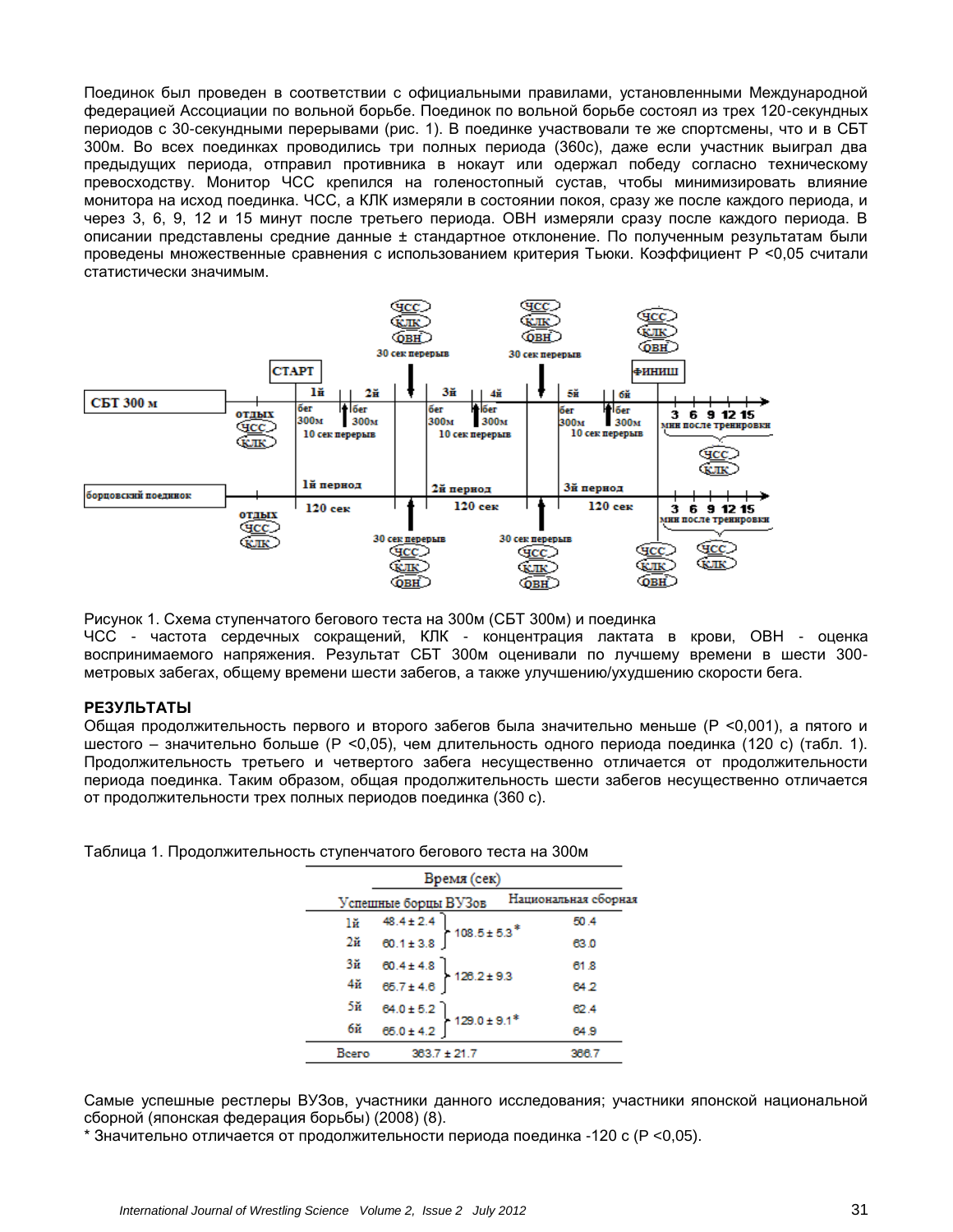Статистически значимых различий ЧСС в разных испытаниях не наблюдалось, за исключением 3-х минут после тренировки (Р <0,001, рис. 2). Максимальная ЧСС несущественно отличается в СБТ 300м (178 ± 6 ударов в минуту) и поединке (177 ± 9 ударов в минуту).

КЛК после СБТ 300м была значительно выше, чем на 6, 9, 12 и 15 минутах после поединка (P <0,01, рис. 3). Максимальная КЛК поединка (12,7  $\pm$  3,5 мм) несущественно отличается от СБТ 300м (13,9  $\pm$  2,1 мм).

ОВН в СБТ 300м была значительно выше, чем в поединке (Р <0,001, Таблица 2). Максимальная ОВН в СБТ 300м также была значительно выше, чем в поединке (P <0,01).

#### **ПОЯСНЕНИЕ**

По данным федерации борьбы Японии (2008) (5) (табл. 1), продолжительность СБТ 300м у успешных рестлеров ВУЗов несущественно отличается от показателей рестлеров японской национальной сборной. Можно предположить, что выносливость рестлеров из ВУЗов соответствует выносливости представителей японской национальной сборной. В длительности выполнения тестов не наблюдается существенной разницы. Этот результат показал, что СБТ 300м может имитировать поединок с точки зрения длительности физической нагрузки. Тем не менее, необходимо корректировать длину дистанции, в зависимости от способности к бегу конкретных спортсменов, чтобы привести продолжительность упражнения в соответствие с продолжительностью поединка.

ЧСС при физической нагрузке несущественно отличается в разных испытаниях (рис. 2), однако ОВН была значительно выше во время СБТ 300м, чем во время борцовского поединка (табл. 2). В СБТ 300м и поединках одновременно участвовали двое спортсменов.



Рисунок 2. Частота сердечных сокращений (ЧСС) во время СБТ 300м и поединка Числа, указанные в верхней и нижней части графика - средние значения (плюс-минус средние отклонения).

\* Значительно различаются в СБТ 300м и поединке (P <0,05).

Было сделано предположение о том, что напряженность и возбудимость были выше во время борьбы с соперником в поединке по сравнению с напряжением в беге на дистанцию 300м. ЧСС может увеличиться за счет увеличения напряжения и возбудимости, то есть, ЧСС увеличилось не только вследствие физиологического фактора, но и из-за психологического. Таким образом, на ЧСС во время борцовского поединка психологические факторы повлияли больше, чем на СБТ 300м. В результате, несмотря на снижение ОВН в процессе поединка по сравнению с бегом, ЧСС в обоих испытаниях была эквивалентна.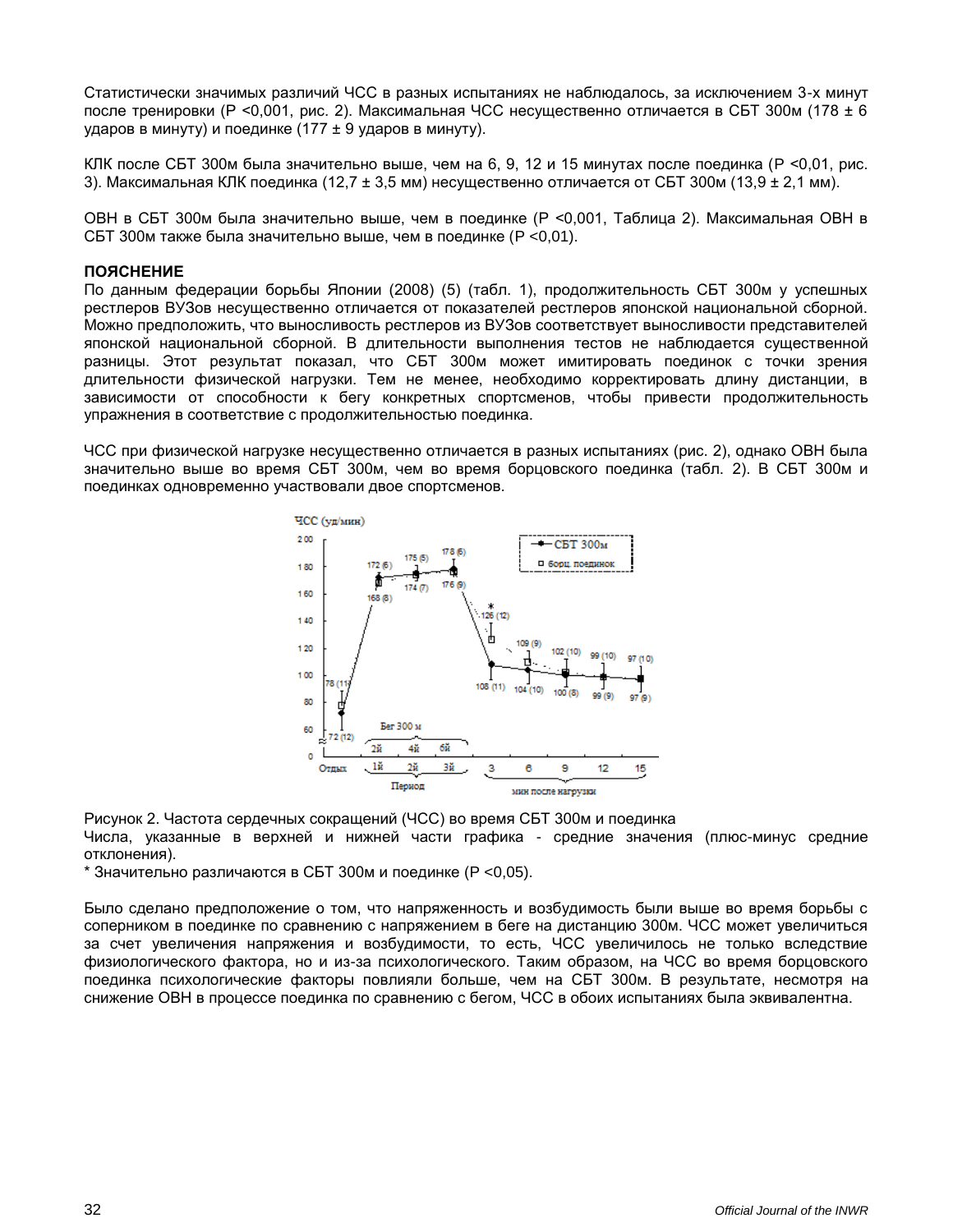

Рисунок 3. Концентрация лактата в крови (КЛК) в СБТ 300м и поединке.

Числа, указанные в верхней и нижней части графика - средние значения (плюс-минус средние отклонения).

\* Значительно различаются в СБТ 300м и поединке (P <0,05).

Таблица 2. Оценка воспринимаемого напряжения (ОВН) в ступенчатом беговом тесте на 300м (СБТ 300м) и борьбе. ОВН оценивали по шкале воспринимаемого напряжения Борга (13 - довольно трудно, 15 трудно, 17 - очень трудно, 19 - весьма трудно) (2).

|                         | СБТ 300м   | Борцовский поединок |
|-------------------------|------------|---------------------|
| 2й забег 300м/1й период | $15 \pm 2$ | $13 \pm 1$          |
| 4й забег 300м/2й период | $18 + 1$   | $15 + 2$            |
| бй забег 300м/3й период | $19 + 1$   | $16 \pm 2$          |
| Максимальная ОВН        | $19 + 1$   | $16 + 2$            |

\* Значительно различаются СБТ 300м и поединок (P <0,05).

Существенной разницы в КЛК во время физических упражнений не наблюдалось, однако через 6 минут после упражнений КЛК была значительно выше для участников СБТ 300м (рис. 3).

Во время борцовского поединка мышцы рук являются агонистами, а значит, усталость рук во время борцовского поединка похожа на усталость от сгибания руки, а не на усталость от движения рук при беге (3). Спортсмены с натренированными мышцами рук (байдарочники и гребцы) продемонстрировали в тестах КЛК на 7-37% ниже по сравнению со спортсменами, чьи руки были менее разработаны, однако разницы в утомлении мышц ног между двумя группами спортсменов не было замечено (7). КЛК во время нагрузки на руки была значительно выше, чем во время упражнений на ноги при эквивалентной интенсивности упражнений (1, 4, 6). Кроме того, КЛК увеличивается при кровоснабжении адренергических агонистов (8, 9), что указывает на ее рост за счет психологических факторов. Следовательно, КЛК в поединке закономерно выше, чем в СБТ 300м из-за влияния мышц-агонистов и психологических факторов, но расход лактата во время борцовского поединка больше, чем в беге, при условии ежедневных тренировок. В результате, КЛК во время борцовского поединка была несущественно выше, чем в СБТ 300м, а восстановление уровня КЛК во время борцовского поединка происходило быстрее, чем после бега.

### **ПРАКТИЧЕСКОЕ ПРИМЕНЕНИЕ/ СОВЕТЫ ДЛЯ СПОРТСМЕНОВ И ТРЕНЕРОВ**

СБТ 300м поможет оценить общую выносливость рестлеров без использования таких дорогостоящих инструментов, как ручной динамометр или беговая дорожка. Кроме того, ЧСС можно легко измерить пальпацией артерий, в то время как измерения КЛК требуют применения эксклюзивных измерительных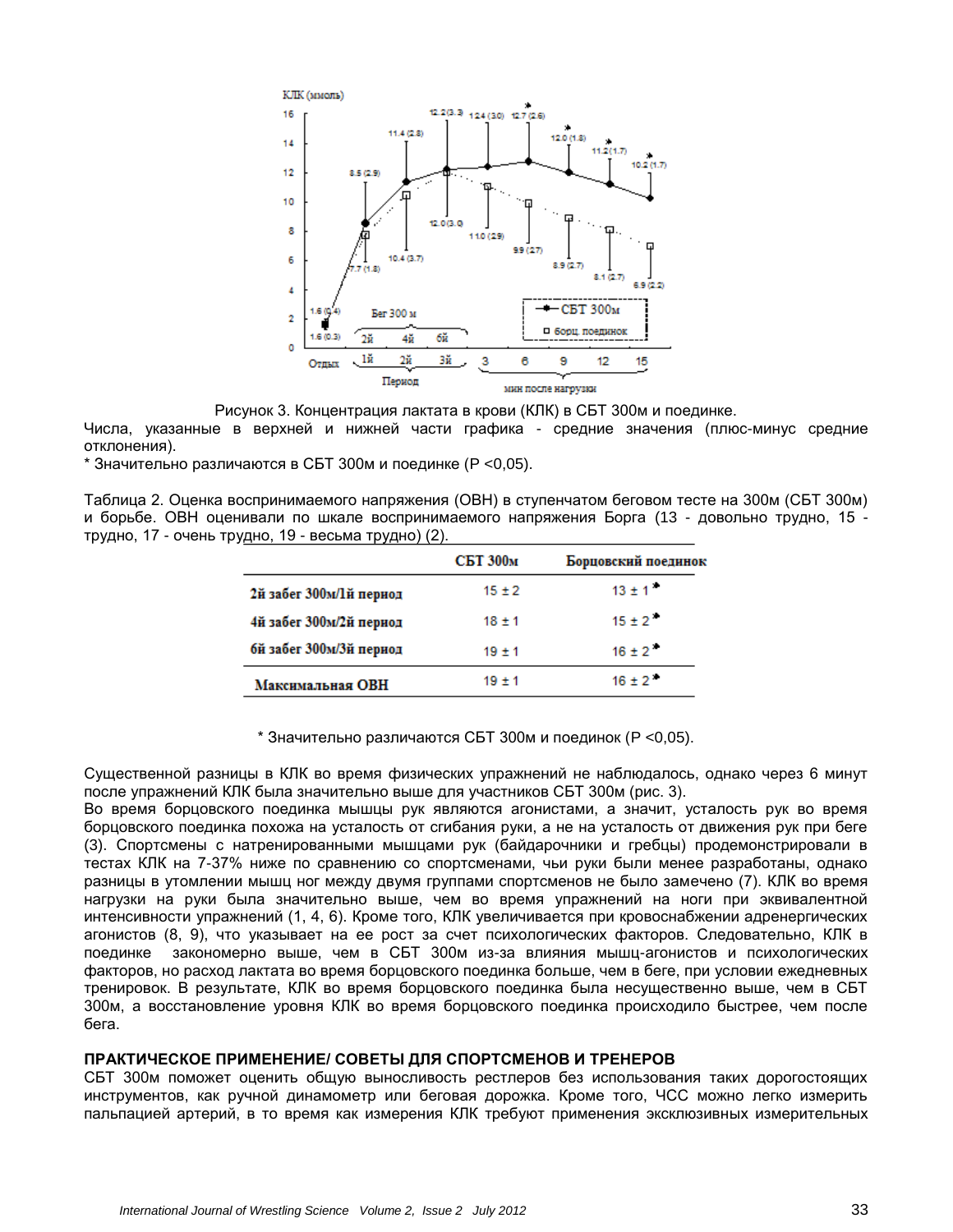приборов и медицинской квалификации для сбора крови или консультации врача. Таким образом, при выполнении СБТ 300м необходимо решить, стоит ли измерять КЛК.

Полученные результаты показали, что общая продолжительность СБТ 300м была эквивалентна длительности поединка, а интенсивность нагрузки СБТ 300м – выше, чем в поединке. Из-за более высокой интенсивности результат СБТ 300м варьируется в зависимости от индивидуальной выносливости организма каждого борца. В результате, удалось выявить разницу между общей выносливостью организма среди всех рестлеров и индивидуальной выносливостью. Кроме того, поскольку СБТ 300м не так подвержен влиянию психологических факторов по сравнению с борцовским поединком, его результаты отражают именно физиологические факторы.

#### **Благодарность**

Исследование проводилось в рамках Программы поддержки спортивной медицины и науки в Японском институте спорта. Авторы благодарят доктора Дайсуке Хошино (Daisuke Hoshino) за консультацию по вопросам частоты сердечных сокращений и концентрации лактата в крови.

### **Литература**

- 1. AHLBORG, G., JENSEN-URSTAD, M. Metabolism in exercising arm vs. leg muscle. *Clin Physiol*, 11, 459- 468, 1991.
- 2. BORG, G., HASSMEN, P., LAGERSTRöM, M. Perceived exertion related to heart rate and blood lactate during arm and leg exercise. *Eur J Appl Physiol Occup Physiol*, 56, 679-685, 1987.
- 3. HICKNER, R.C., HORSWILL, C.A., WELKER, J.M., SCOTT, J., ROEMMICH, J.N., COSTILL, D.L. Test development for the study of physical performance in wrestlers following weight loss. *Int J Sports Med*, 12, 557-562, 1991.
- 4. HUBNER-WOZNIAK, E., KOSMOL, A., LUTOSLAWSKA, G., BEM, E.Z. Anaerobic performance of arms and legs in male and female free style wrestlers. *J Sci Med Sport*, 7, 473-480, 2004.
- 5. JAPAN WRESTLING FEDERATION. Training guidebook for junior wrestlers 2008. in Japanese without English abstract, 2008.
- 6. JEMNI, M., SANDS, W.A., FRIEMEL, F., STONE, M.H., COOKE, C.B. Any effect of gymnastics training on upper-body and lower-body aerobic and power components in national and international male gymnasts? *J Strength Cond Res*, 20, 899-907, 2006.
- 7. JENSEN-URSTAD, M., AHLBORG, G. Is the high lactate release during arm exercise due to a low training status? *Clin Physiol*, 12, 487-496, 1992.
- 8. MASSARA, F., FASSIO, V., CAMANNI, F., MARTINA, V., MOLINATTI, G. Some metabolic and hormonal effects of salbutamol in man. *Acta Diabetol Lat*, 13, 146-153, 1976.
- 9. STAINSBY, W.N., SUMNERS, C., EITZMAN, P.D. Effects of adrenergic agonists and antagonists on muscle O2 uptake and lactate metabolism. *J Appl Physiol*, 62, 1845-1851, 1987.